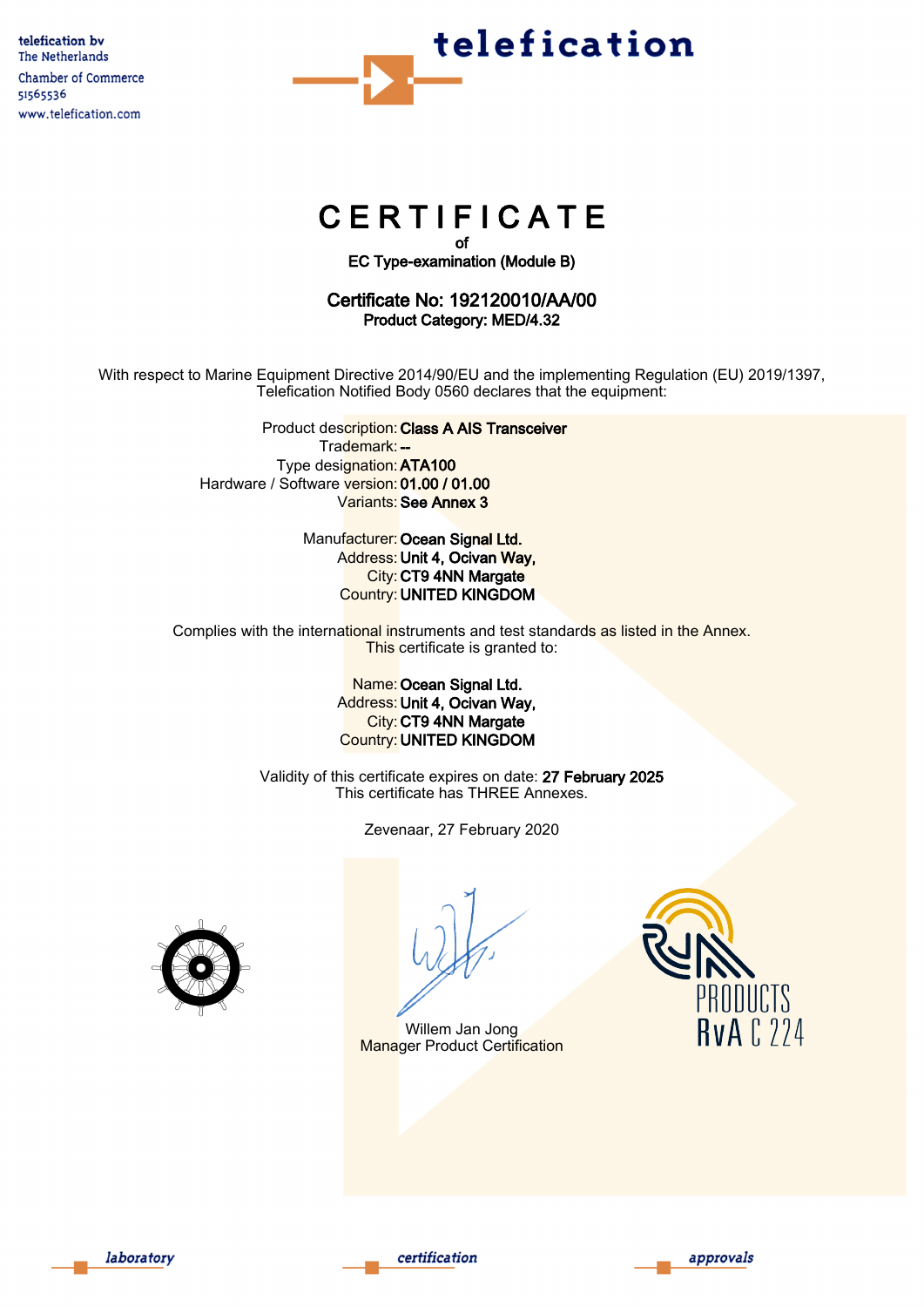

# General conditions

- Each product to which this certificate relates shall be provided with Marine markings. The Marine marking consist of symbol in the form of a wheel followed by the identification number of the responsible Notified Body for module D, E, F or G, and by the last two digits of the number of the year in which the mark is affixed.
- The holder of this Certificate has drawn up a Declaration of conformity to type with Directive 2014/90/EU and Implementing Regulations, declaring that the product(s) described in this EC Type- examination certificate, satisfy the requirements that apply to them.
- Each product shall be identified by means of type, batch and/or serial numbers and the name of the manufacturer and/or importer.
- If the equipment is to be modified, Telefication shall be notified immediately. Depending on the modifications, Telefication may have additional examinations carried out in consultation with the applicant.
- Enforcement of a new Implementing Regulation may void the validity of this certificate regarding (re)placement of the product onboard ships.

## Remarks and observations

The following conditions are applicable:

USCG Approval No: 165.155/EC0560/192120010

U.S. Coast Guard Approval:

The manufacturer is allowed to affix the U.S. Coast Guard approval number as permitted by the "Agreement between the European Community and the United States of America on Mutual Recognition of Certificates of Conformity for Marine Equipment" of 27 February 2004, and additional information given by U.S. Coast Guard by e-mail 2010.

ATA100 does not support the optional serial data instrument network according to IEC 61162-3 as well as the optional multiple talkers and multiple listeners ethernet connection according to IEC 61162-450.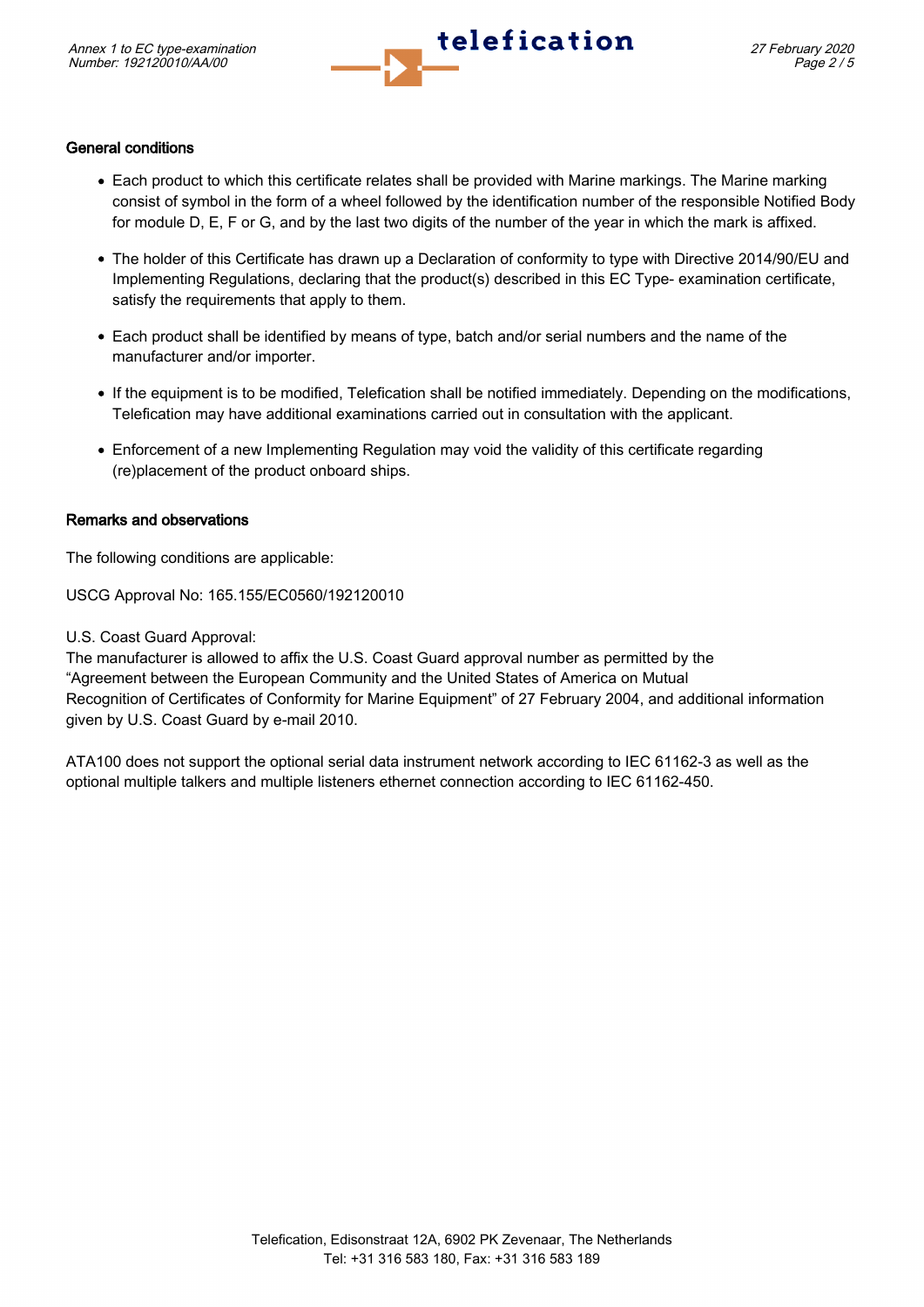

# Documentation lodged for this EC type-examination

Test Reports:

- TÜV SUD Product Service: 75936860-01, 17 February 2020
- TÜV SUD Product Service: 75936860-02, 17 February 2020
- Federal Maritime and Hydrographic Agency: BSH/454.GNSS/TuevSued\_Ltd/ PO2600010516:1, 05 September 2019
- TÜV SUD Product Service: 75936860-03, 31 January 2020
- TÜV SUD Product Service: 75936860-04, 18 December 2019
- TÜV SUD Product Service: 75936860-05, 14 January 2020
- TÜV SUD Product Service: 75936860-06, 20 December 2019
- TÜV SUD Product Service: 75936860-08, 31 January 2020
- TÜV SUD Product Service: 75936860-09, 21 November 2019
- ISVR Consulting, University of Southampton: 10717-R01, 30 August 2019

Product Documentation:

- Assembly drawings
- Bill of materials
- Electrical diagrams
- Internal photos
- External photos
- Manual
- Label and label placement
- Test setup photos

#### International Instruments and test standards

The equipment complies with:

| January, 2008       |           |
|---------------------|-----------|
| August, 2002        | Edition 4 |
| April, 2008         | Edition 4 |
| July, 2003          | 2nd Ed.   |
| August, 2016        | Ed. $5.0$ |
| September, 1998     | 1st Ed.   |
| <b>July, 2018</b>   | Ed. 3.0   |
| July, 2014          | Ed. 2.0   |
| <b>August, 2018</b> | Ed. 1.0   |
| August, 2018        | Ed. 1.0   |
| 1991                |           |
| February, 2014      |           |
| December, 2004      |           |
| May, 2010           |           |
| May, 1998           |           |
|                     |           |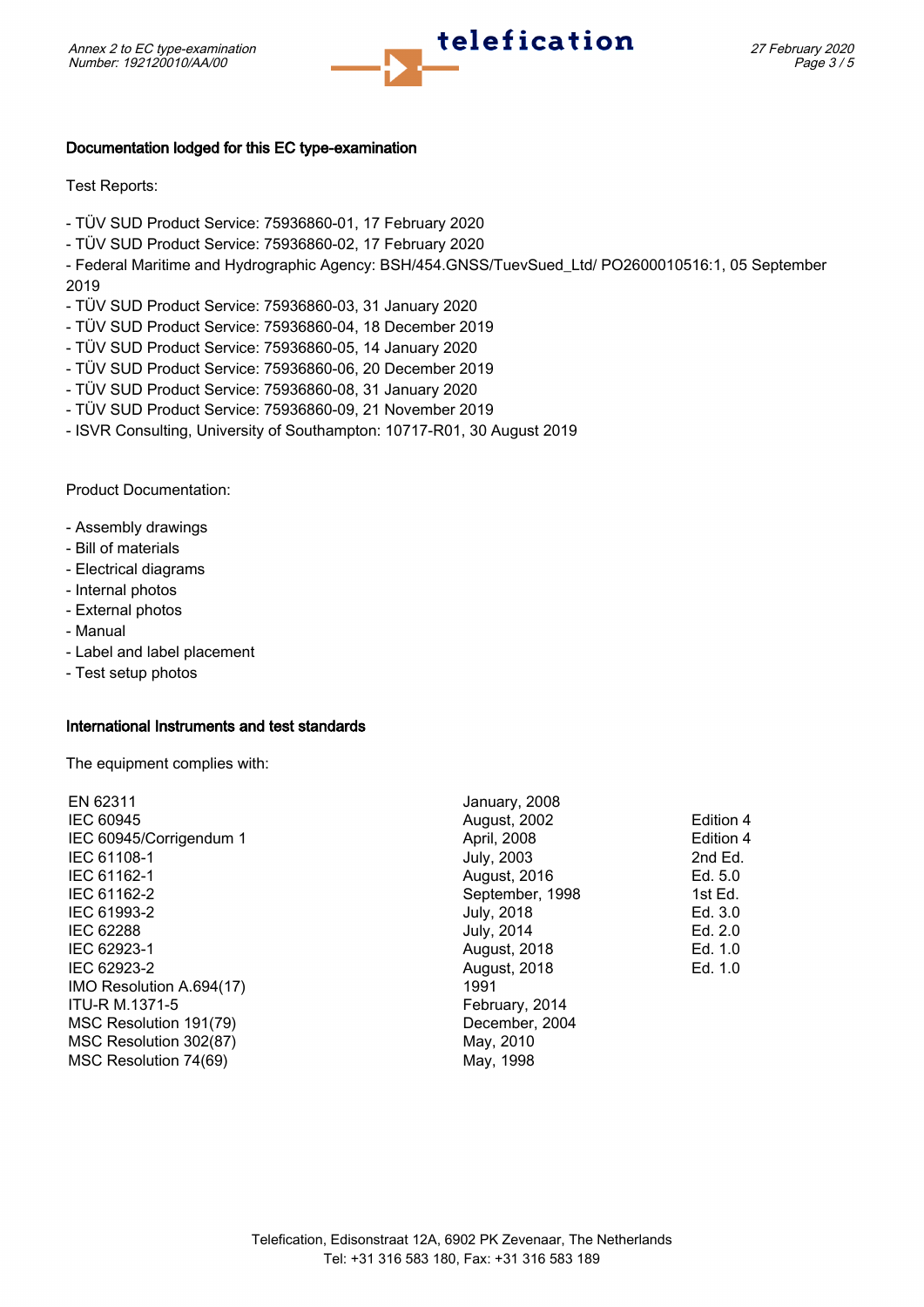

#### Technical features and characteristics

The product includes the following features and characteristics:

# VHF equipment

- Operating frequency range: 156.025 162.025 MHz
- Modulation method(s): 16K0GX
- Maximum output power: 12.5 W rated
- DSC Class A

## IEEE 802.11 b/g/n (20 MHz)

- Operating frequency range: 2412-2472 MHz (13channels)
- Maximum output power: 21.49 dBm ERP average (calculated)
- Maximum antenna gain: 1.8 dBi